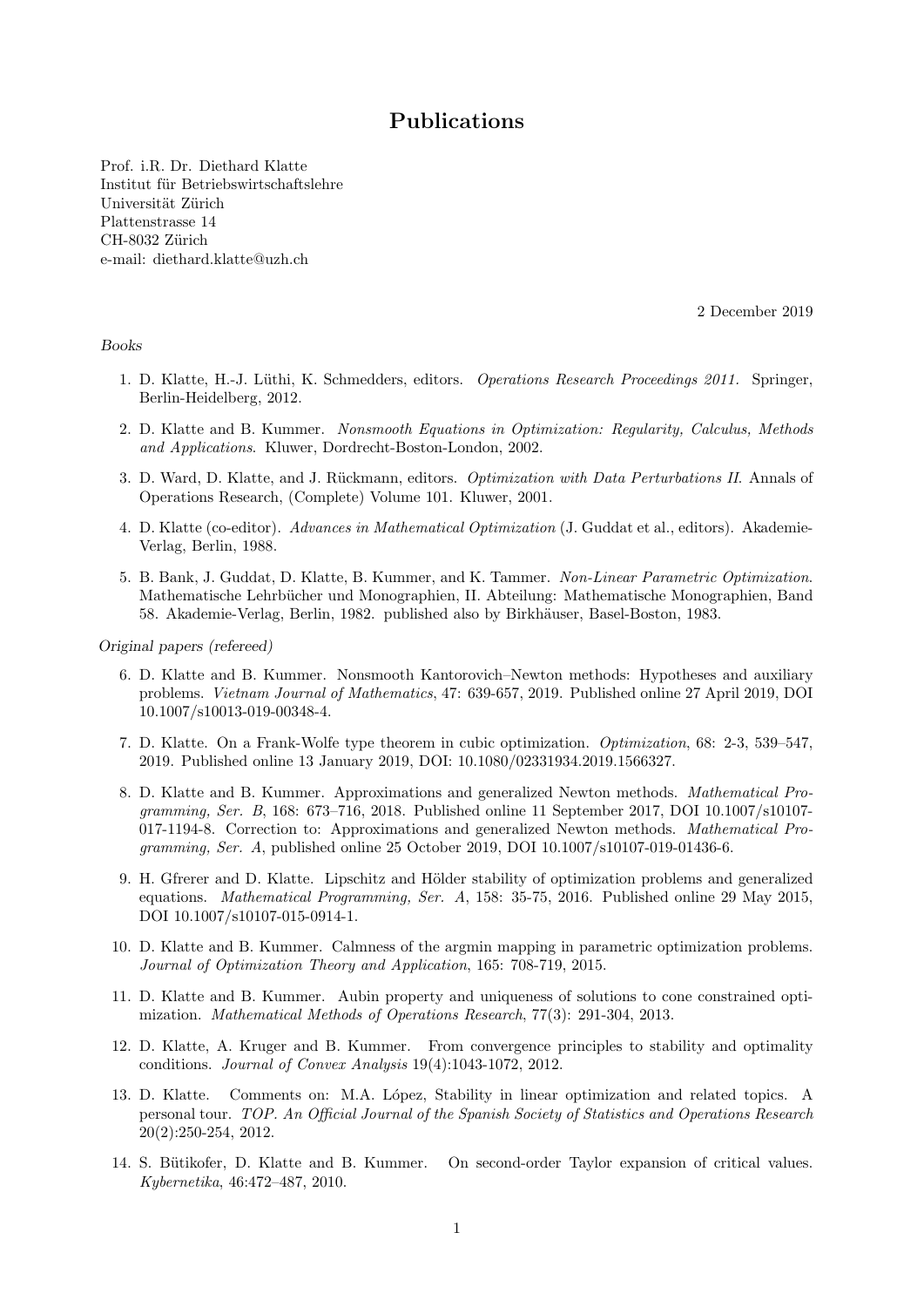- 15. S. Bütikofer and D. Klatte. A nonsmooth Newton method with path search and its use in solving  $C^{1,1}$  programs and semi-infinite problems. SIAM Journal on Optimization, 20:2381-2412, 2010.
- 16. D. Klatte and B. Kummer. Optimization methods and stability of inclusions in Banach spaces. Mathematical Programming, 117:305–330, 2009.
- 17. M.J. Cánovas, D. Klatte, M.A. López, and J. Parra. Metric regularity in convex semi-infinite optimization under canonical perturbations. SIAM Journal on Optimization, 18:717–732, 2007.
- 18. D. Klatte and B. Kummer. Newton methods for stationary points: an elementary view of regularity conditions and solution schemes. Optimization, 56:441–462, 2007.
- 19. D. Klatte and B. Kummer. Stability of inclusions: Characterization via suitable Lipschitz functions and algorithms. Optimization, 55:627–660, 2006.
- 20. D. Klatte. Discussion: J.-J. R¨uckmann, J.A. G´omez, On generalized semi-infinite programming. TOP. An Official Journal of the Spanish Society of Statistics and Operations Research 14(1):32-39, 2006.
- 21. D. Klatte and B. Kummer. Strong Lipschitz stability of stationary solutions for nonlinear programs and variational inequalities. SIAM Journal on Optimization, 16:96–119, 2005.
- 22. C. Grossmann, D. Klatte, and B. Kummer. Convergence of primal-dual solutions for the nonconvex log-barrier method without LICQ. Kybernetika, 40:571–584, 2004.
- 23. D. Klatte and B. Kummer. Second-order characterizations of Lipschitz stability in nonlinear programming. Journal of Mathematical Sciences, 116:3231–3252, 2003.
- 24. P. Fusek, D. Klatte, and B. Kummer. Examples and counterexamples in Lipschitz analysis. Control and Cybernetics, 31:471–492, 2002.
- 25. D. Klatte and B. Kummer. Constrained minima and Lipschitzian penalties in metric spaces. SIAM Journal on Optimization, 13:619–633, 2002.
- 26. E.G. Belousov and D. Klatte. A Frank–Wolfe type theorem for convex polynomial programs. Computational Optimization and Applications, 22:37–48, 2002.
- 27. D. Klatte and B. Kummer. Contingent derivatives of implicit (multi-) functions and stationary points. Annals of Operations Research, 101:313–331, 2001.
- 28. D. Klatte. Upper Lipschitz behavior of solutions to perturbed  $C^{1,1}$  programs. Mathematical Programming, 88:285–311, 2000.
- 29. D. Klatte and W. Li. Asymptotic constraint qualifications and global error bounds for convex inequalities. Mathematical Programming, 84:137–160, 1999.
- 30. D. Klatte and B. Kummer. Strong stability in nonlinear programming revisited. Journal of the Australian Mathematical Society, Series B, 40:336–352, 1999.
- 31. D. Klatte and B. Kummer. Generalized Kojima–functions and Lipschitz stability of critical points. Computational Optimization and Applications, 13:61–85, 1999.
- 32. D. Klatte and R. Henrion. Regularity and stability in nonlinear semi–infinite optimization. In R. Reemtsen and J. Rückmann, editors, Semi-Infinite Programming, pages 69–102. Kluwer, Dordrecht, 1998.
- 33. D. Klatte. Hoffman's error bound for systems of convex inequalities. In A.V. Fiacco, editor, Mathematical Programming with Data Perturbations, pages 185–199. Marcel Dekker Publisher, New York, 1998.
- 34. D. Klatte. Lower semicontinuity of the minimum in parametric convex programs. Journal of , Optimization Theory and Applications 94 (1997) 511–517.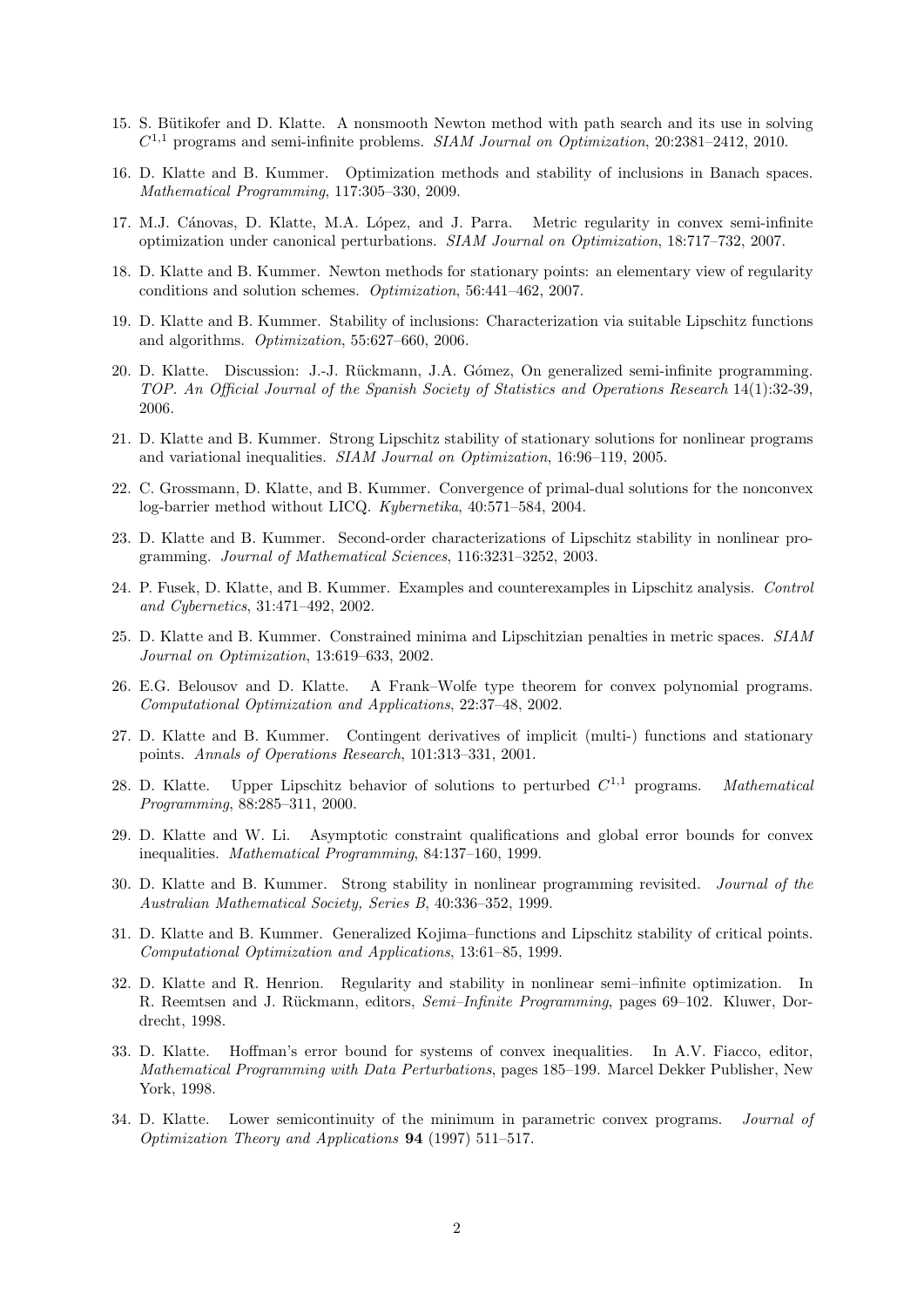- 35. D. Klatte. Lipschitz stability and Hoffman's error bounds for convex inequality systems. In J. Guddat, H. Th. Jongen, F. Nožička, G. Still, and F. Twilt, editors, *Parametric Optimization and* Related Topics IV, pages 214–230. Verlag Peter Lang, Frankfurt/Main, 1996.
- 36. D. Klatte and G. Thiere. A note on Lipschitz constants for solutions of linear inequalities and equations. Linear Algebra and its Applications 244 (1996) 365-374.
- 37. D. Klatte and G. Thiere. Error bounds for solutions of linear equations and inequalities. ZOR , Mathematical Methods of Operations Research 41 (1995) 191–214.
- 38. D. Klatte. On regularity and stability in semi-infinite optimization. Set-Valued Analysis, 3 (1995) 101–111.
- 39. D. Klatte. On quantitative stability for  $C^{1,1}$  programs. In R. Durier and C. Michelot, editors, Recent Developments in Optimization, pages 214–230, LNEMS 429, Springer, Berlin, 1995.
- 40. D. Klatte. Stable local minimizers in semi-infinite optimization: Regularity and second-order conditions. Journal of Computational and Applied Mathematics, 56 (1994) 137–154.
- 41. D. Klatte. On quantitative stability for non-isolated minima. Control and Cybernetics, 23 No. 1/2 (1994) 183–200.
- 42. R. Henrion and D. Klatte. Metric regularity of the feasible set mapping in semi-infinite optimization. Applied Mathematics and Optimization, 30 (1994) 103–109.
- 43. D. Klatte. Perturbation of stationary solutions in semi-infinite optimization. In J. Henry and J.-P. Yvon, editors, System Modelling and Optimization, pages 167–176. Springer, Berlin, 1994.
- 44. D. Klatte. Nonlinear optimization under data perturbations. In W. Krabs and J. Zowe, editors, Modern Methods of Optimization, pages 204–235. Springer, Berlin, 1992.
- 45. D. Klatte. Stability of stationary solutions in semi-infinite optimization via the reduction approach. In W. Oettli and D. Pallaschke, editors, Advances in Optimization, pages 155–170. Springer, Berlin, 1992.
- 46. D. Klatte. Strong stability of stationary solutions and iterated local minimization. In J. Guddat, H. Th. Jongen, B. Kummer, and F. Nožička, editors, *Parametric Optimization and Related Topics* II, pages 119–136. Akademie-Verlag, Berlin, 1991.
- 47. D. Klatte. Sensitivity analysis in nonlinear optimization. *Methods of Operations Research* 64 (1991) 81–90.
- 48. H.Th. Jongen, D. Klatte, and K. Tammer. Implicit functions and sensitivity of stationary points. , Mathematical Programming 49 (1990) 123–138.
- 49. D. Klatte and K. Tammer. Strong stability of stationary solutions and Karush-Kuhn-Tucker points in nonlinear optimization. Annals of Operations Research 27 (1990) 285-308.
- 50. D. Klatte and K. Tammer. On second-order sufficient optimality conditions for  $C^{1,1}$ -optimization , problems. optimization 19 (1988) 169–179.
- 51. D. Klatte. On strongly stable local minimizers in nonlinear programs. In J. Guddat et al., editors, Advances in Mathematical Optimization, pages 102–111. Akademie-Verlag, Berlin, 1988.
- 52. D. Klatte. Zur Lipschitz-Stetigkeit bei parametrischen konvexen Optimierungsproblemen. Seminarbericht Nr. 94, S. 104–112. Sektion Mathematik, Humboldt-Universität zu Berlin, Berlin, 1988.
- 53. D. Klatte. Lipschitz continuity of infima and optimal solutions in parametric optimization: The polyhedral case. In J. Guddat, H. Th. Jongen, B. Kummer, and F. Nožička, editors, Parametric Optimization and Related Topics, pages 229–248. Akademie-Verlag, Berlin, 1987.
- 54. D. Klatte. A note on quantitative stability results in nonlinear optimization. Seminarbericht Nr. 90, pages 77–86. Sektion Mathematik, Humboldt-Universität zu Berlin, Berlin, 1987.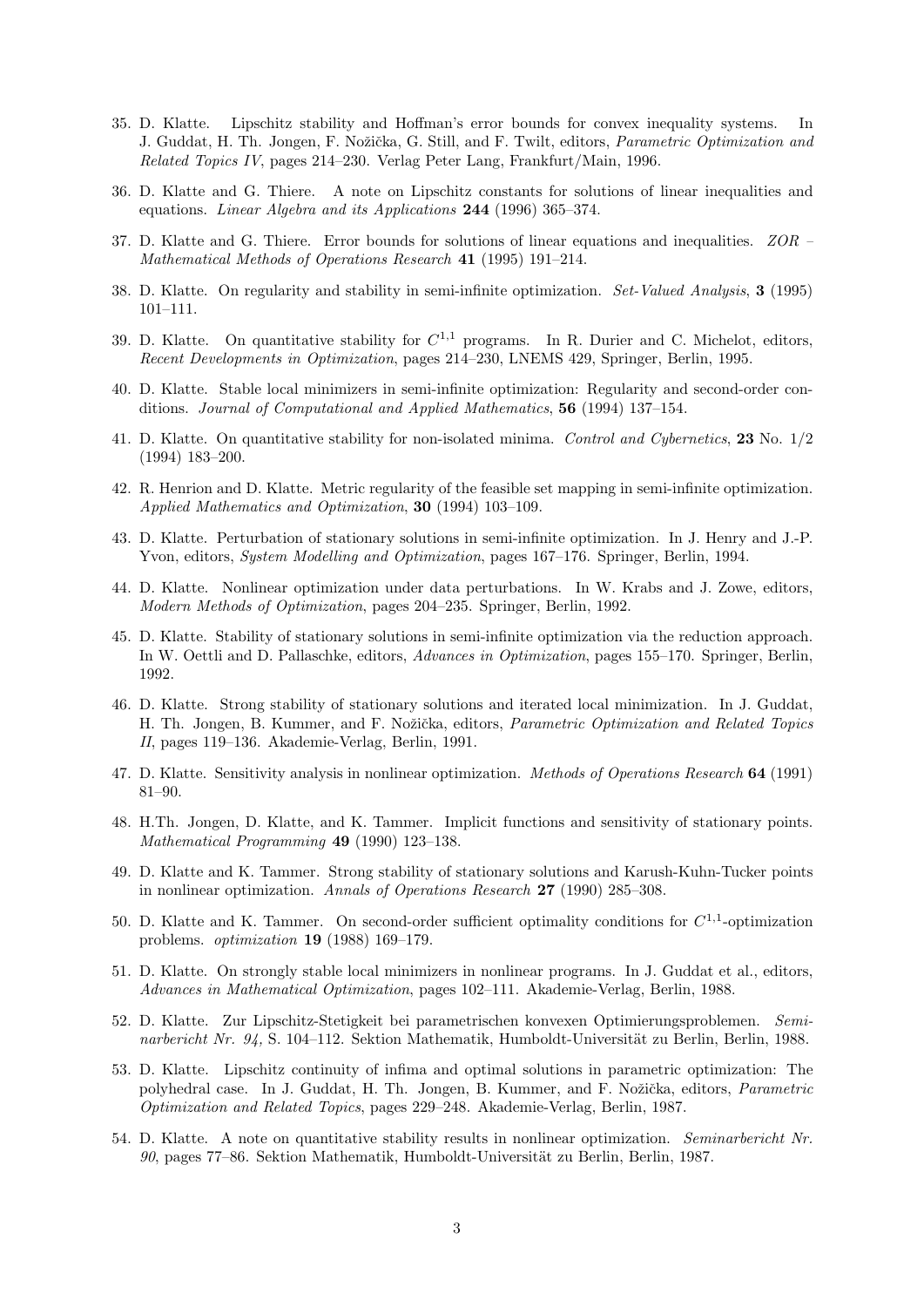- 55. D. Klatte. On persistence and continuity of local minimizers of nonlinear optimization problems under perturbations. Seminarbericht Nr. 80, pages 32–42. Sektion Mathematik, Humboldt-Universität zu Berlin, Berlin, 1986.
- 56. D. Klatte. On the stability of local and global optimal solutions in parametric problems of nonlinear programming. Part I and Part II. Seminarbericht Nr. 75, pages 1–39. Sektion Mathematik, Humboldt-Universität zu Berlin, Berlin, 1985.
- 57. D. Klatte. On the Lipschitz behavior of optimal solutions in parametric problems of quadratic , optimization and linear complementarity. optimization 16 (1985) 819–831. (also as Working Paper WP-83-121, IIASA Laxenburg/Austria, December 1983).
- 58. D. Klatte and B. Kummer. Stability properties of infima and optimal solutions of parametric optimization problems. In V. Demyanov and D. Pallaschke, editors, Nondifferentiable Optimization: Motivations and Applications, pages 215–229. Springer, Berlin, 1985.
- 59. D. Klatte. A sufficient condition for lower semicontinuity of solution sets of systems of convex inequalities. Mathematical Programming Study 21 (1984) 139-149.
- 60. D. Klatte and B. Kummer. On (Lipschitz-) continuity of solutions of parametric optimization problems. Seminarbericht Nr. 64, pages 50–61. Sektion Mathematik, Humboldt-Universität zu Berlin, Berlin, 1984.
- 61. D. Klatte. Eine Bemerkung zur parametrischen quadratischen Optimierung. Seminarbericht Nr. 50, S. 174-185. Sektion Mathematik, Humboldt-Universität zu Berlin, Berlin, 1983.
- 62. J. Guddat and D. Klatte. Qualitative stability in nonlinear parametric optimization and some applications. In A. Prekopa, editor, Survey of Mathematical Programming, Part I, pages 217–230. North Holland, Amsterdam, 1979.
- 63. D. Klatte. On the lower semicontinuity of optimal sets in convex parametric optimization. Mathe- , matical Programming Study 10 (1979) 104–109. Errata correction: Mathematical Programming 17 (1979) p. 400.
- 64. D. Klatte. Über lokale Stabilitätsmengen in der parametrischen quadratischen Optimierung.  $Math$ , matische Operationsforschung und Statistik. Series Optimization 10 (1979) 511–521.
- 65. D. Klatte. Lineare Optimierungsprobleme mit Parametern in der Koeffizientenmatrix der Restriktionen. In K. Lommatzsch, editor, Anwendungen der linearen parametrischen Optimierung, S. 23–53. Akademie-Verlag, Berlin, 1979.
- 66. D. Klatte, F. Nožička, and K. Wendler. Ein lineares parametrisches Optimierungsmodell für die teilmechanisierte Gemüseernte. In K. Lommatzsch, editor, Anwendungen der linearen parametrischen Optimierung, S. 175–189. Akademie-Verlag, Berlin, 1979.
- 67. Uber lineare Optimierungsprobleme mit Parametern in allen Koeffizienten der Zielfunktion und der ¨ Restriktionen. Wissenschaftliche Zeitschrift der Humboldt–Universität zu Berlin, Mathematisch-Na-, turwissenschaftliche Reihe XXVI (1977) 555–560.

## . Theses.

- 68. D. Klatte. Beiträge zur Stabilitätsanalyse nichtlinearer Optimierungsprobleme, Habilitationsschrift (Dr.sc.nat.), Humboldt-Universitat zu Berlin, 1984. Reprint: Habilitationsschrift zur Erlangung der venia legendi der Wirtschaftswissenschaftlichen Fakultät der Universität Zürich, Zürich, Dezember 1995.
- 69. D. Klatte. Untersuchungen zur lokalen Stabilität konvexer parametrischer Optimierungsaufgaben, Doktorarbeit (Dr.rer.nat.), Humboldt-Universitat zu Berlin, 1977.
- 70. D. Klatte. Mengen konvexer Polyeder und linearer Optimierungprobleme mit Metrik und algebraischer Struktur, Diplomarbeit (Dipl.-Math.), Humboldt-Universitat zu Berlin, 1974.